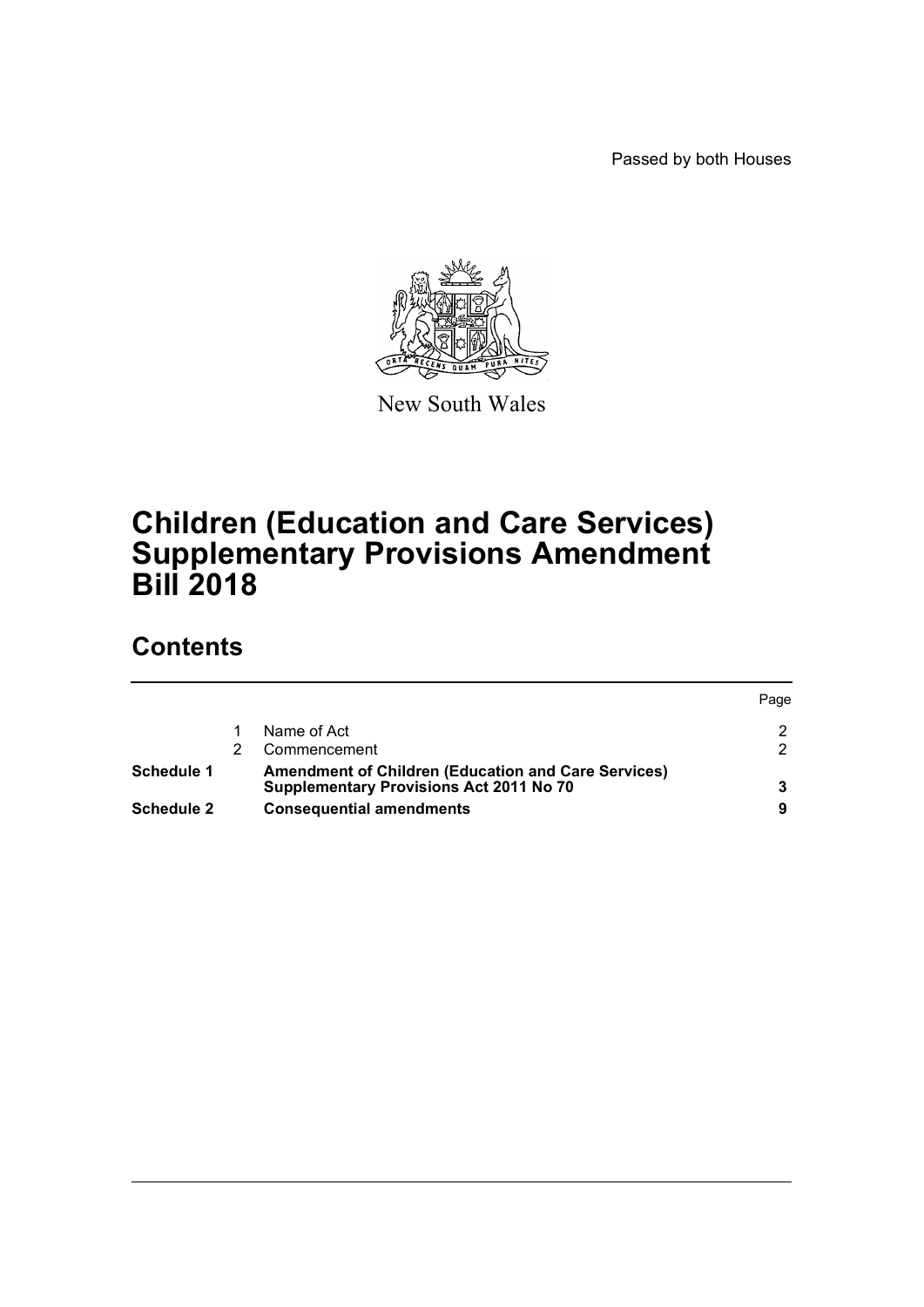*I certify that this PUBLIC BILL, which originated in the LEGISLATIVE COUNCIL, has finally passed the LEGISLATIVE COUNCIL and the LEGISLATIVE ASSEMBLY of NEW SOUTH WALES.*

*Legislative Council 2018* *Clerk of the Parliaments*

New South Wales

# **Children (Education and Care Services) Supplementary Provisions Amendment Bill 2018**

Act No , 2018

An Act to amend the *Children (Education and Care Services) Supplementary Provisions Act 2011* to further provide for the regulation of certain children's education and care services and to further align the regulation of those services with the *Children (Education and Care Services) National Law (NSW)*; and for other purposes.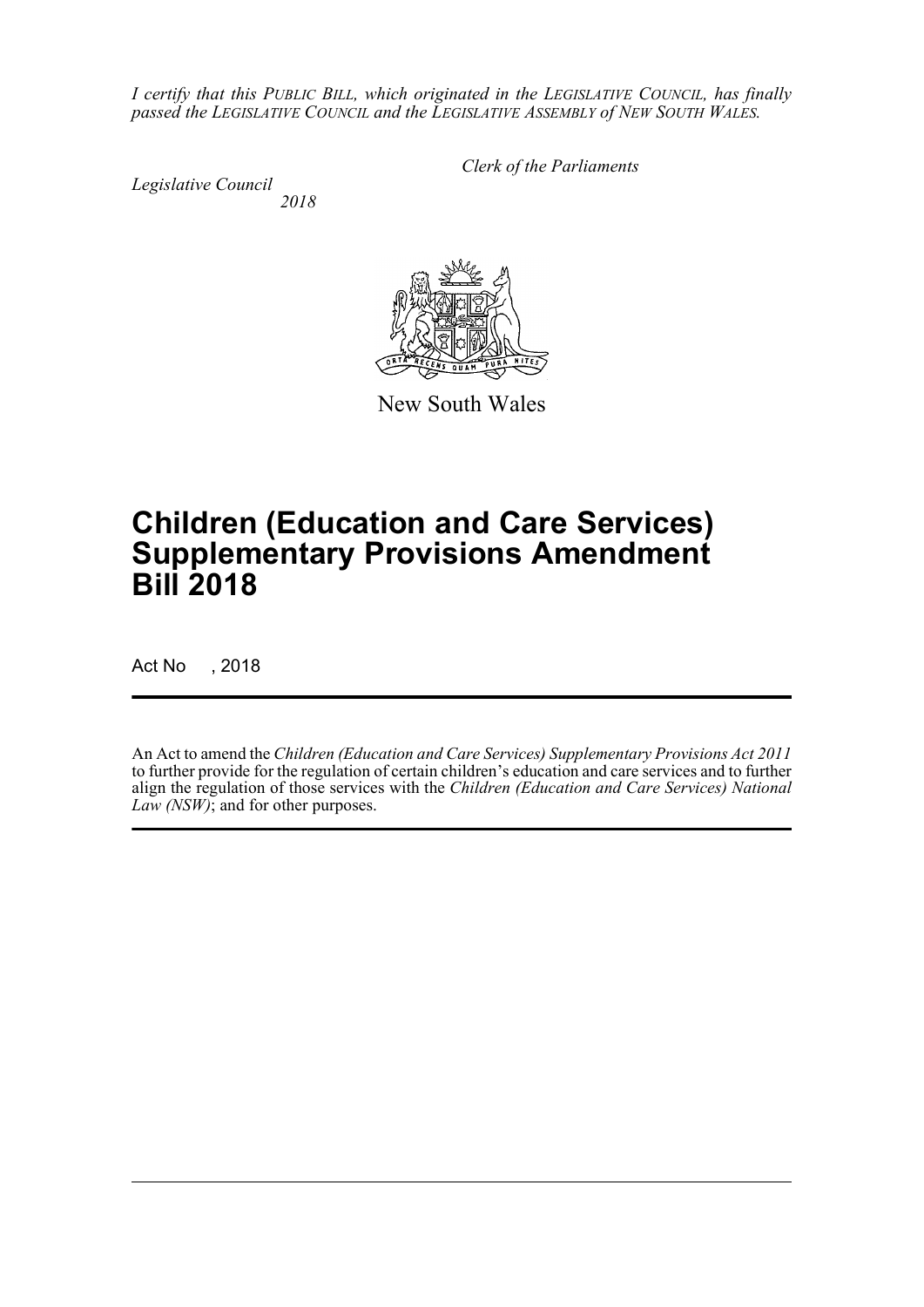Children (Education and Care Services) Supplementary Provisions Amendment Bill 2018 [NSW]

# <span id="page-2-0"></span>**The Legislature of New South Wales enacts:**

## **1 Name of Act**

This Act is the *Children (Education and Care Services) Supplementary Provisions Amendment Act 2018*.

# <span id="page-2-1"></span>**2 Commencement**

- (1) This Act commences on a day or days to be appointed by proclamation, except as provided by this section.
- (2) Schedule 1 [34]–[37] commence on the date of assent to this Act.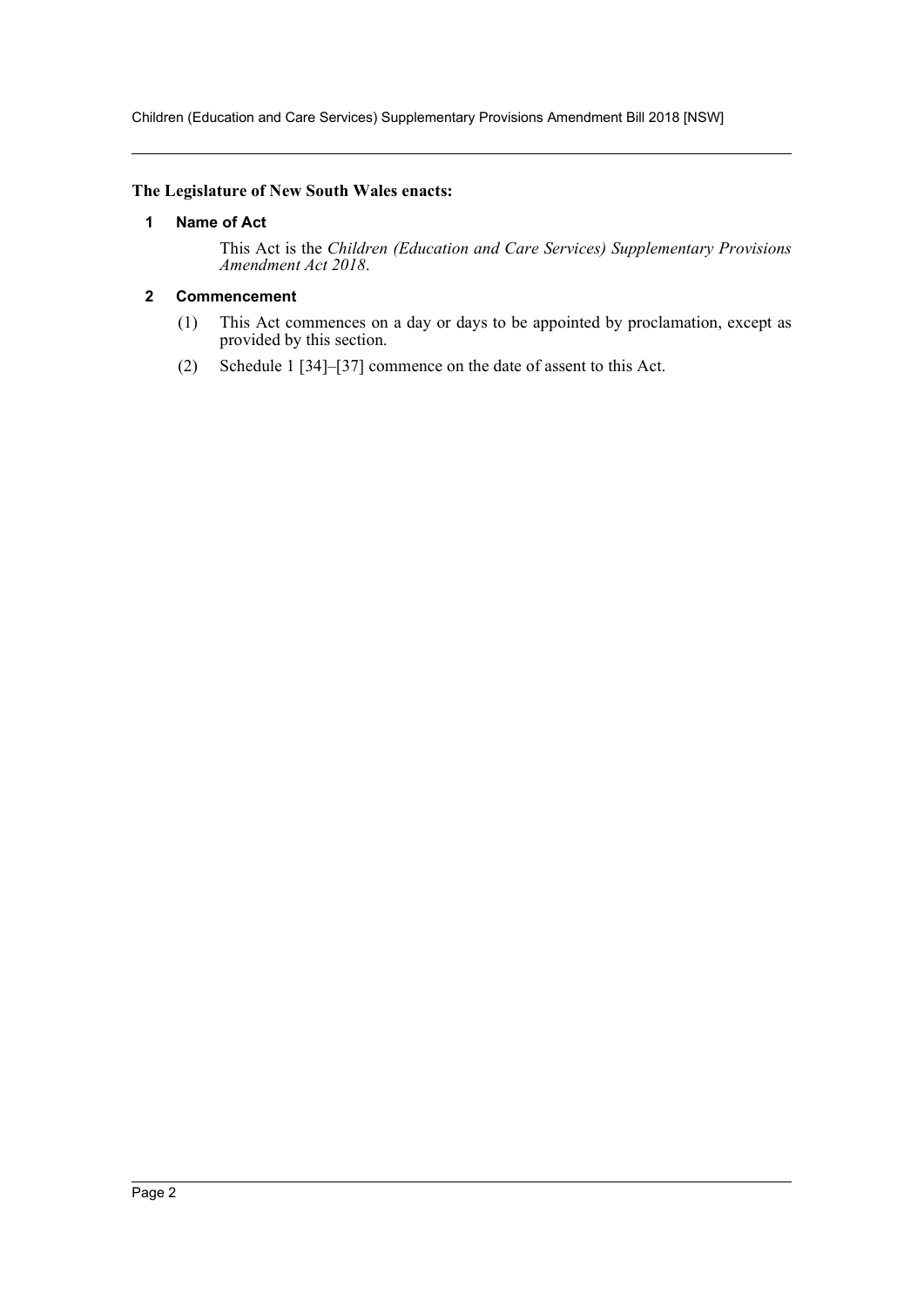# <span id="page-3-0"></span>**Schedule 1 Amendment of Children (Education and Care Services) Supplementary Provisions Act 2011 No 70**

# **[1] Section 3 Definitions**

Omit the definitions of *centre based education and care service*, *certified supervisor*, *family day care service*, *home based education and care service* and *supervisor certificate* from section 3 (1).

## **[2] Section 3 (1), definition of "occasional education and care service"**

Insert in alphabetical order:

*occasional education and care service*—see section 4.

## **[3] Section 4 Meaning of "State regulated education and care service"**

Omit section 4 (1). Insert instead:

- (1) For the purposes of this Act, each of the following is a *State regulated education and care service*:
	- (a) a *mobile education and care service*, being an education and care service that visits specific premises, areas or places at specified times for the purpose of providing the care,
	- (b) an *occasional education and care service*, being an education and care service that is provided at fixed premises (other than the home of the approved provider of the service) primarily on an ad hoc or casual basis and that does not usually offer full-time or all day education and care to children on an ongoing basis.

## **[4] Section 4 (3) (g)**

Omit the paragraph. Insert instead:

(g) a service principally conducted to provide instruction in a particular activity,

**Note.** Instruction in sport, dance, music, culture, language or religion are examples.

# **[5] Section 6**

Insert after section 5:

#### **6 Objectives and principles underlying the provision of State regulated education and care services**

- (1) The National Law Alignment Provisions provide for the objectives and guiding principles that apply to the provision of State regulated education and care services.
- (2) A reference in sections 3 and 4 of the National Law to the national education and care services quality framework is to be read, for the purposes of the National Law Alignment Provisions, as a reference to the framework for the provision of State regulated education and care services established by this Act.

## **[6] Part 2 Guiding principles**

Omit the Part.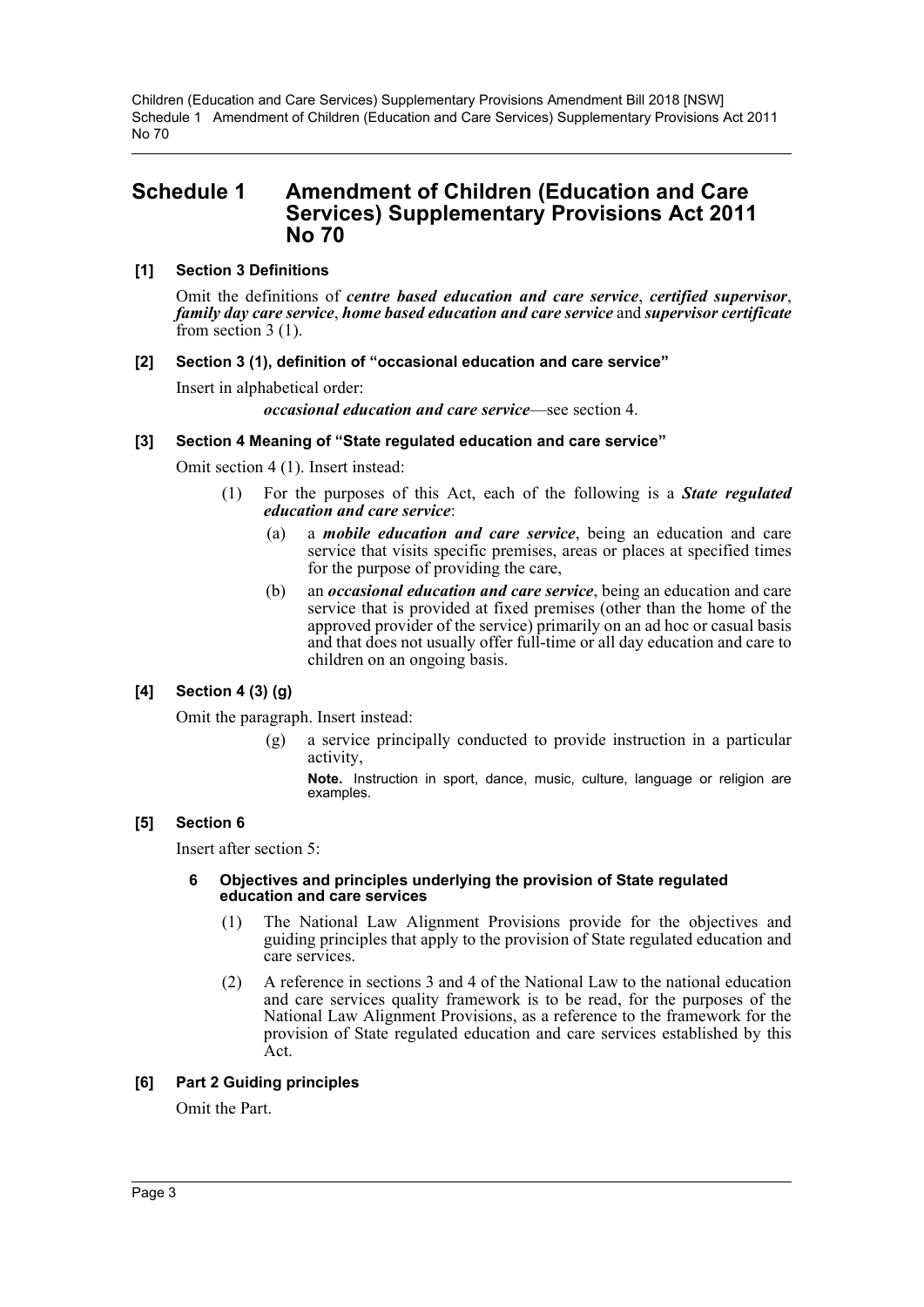# **[7] Section 8 Unauthorised provision of education and care service**

Omit "certified" from section 8 (2). Insert instead "nominated".

# **[8] Section 8 (2)**

Omit "the supervisor certificate". Insert instead "this Act".

# **[9] Section 8 (3)**

Omit "(other than a certified supervisor of the service)" and "or a certified supervisor of the service".

# **[10] Section 9 Advertising of unauthorised education and care service**

Omit "this section" from section 9 (3). Insert instead "subsection (1) or (2)".

# **[11] Section 9 (4)**

Insert after section 9 (3):

(4) A person must not advertise or hold out that the person is willing to provide a State regulated education and care service for which an application for any provider approval or service approval required to authorise the person to provide the proposed service is pending unless it is made clear that the service will be provided only after any such approval has been granted. Maximum penalty: \$550.

## **[12] Section 10 Nomination of supervisor**

Omit the section.

## **[13] Section 14A**

Insert after section 14:

## **14A Service waivers and temporary waivers**

The National Law Alignment Provisions provide for the grant of service waivers and temporary waivers for State regulated education and care services and other matters relating to waivers.

**Note.** Under Divisions 5 and 6 of Part 3 of the National Law, an approved provider of an education and care service may apply for a service (ie permanent) or temporary waiver from a requirement that the service comply with certain elements of the National Quality Standard (set out in the national regulations) or certain specified provisions of the national regulations.

## **[14] Part 3, Division 4**

Omit the Division. Insert instead:

# **Division 4 Assessment and rating**

## **15 Assessment and rating of State regulated education and care services**

- (1) The National Law Alignment Provisions provide for the assessment by the Regulatory Authority of State regulated education and care services and the determination of rating levels (other than the highest rating level) for the services.
- (2) The regulations may make provision for the award of the highest rating level to State regulated education and care services.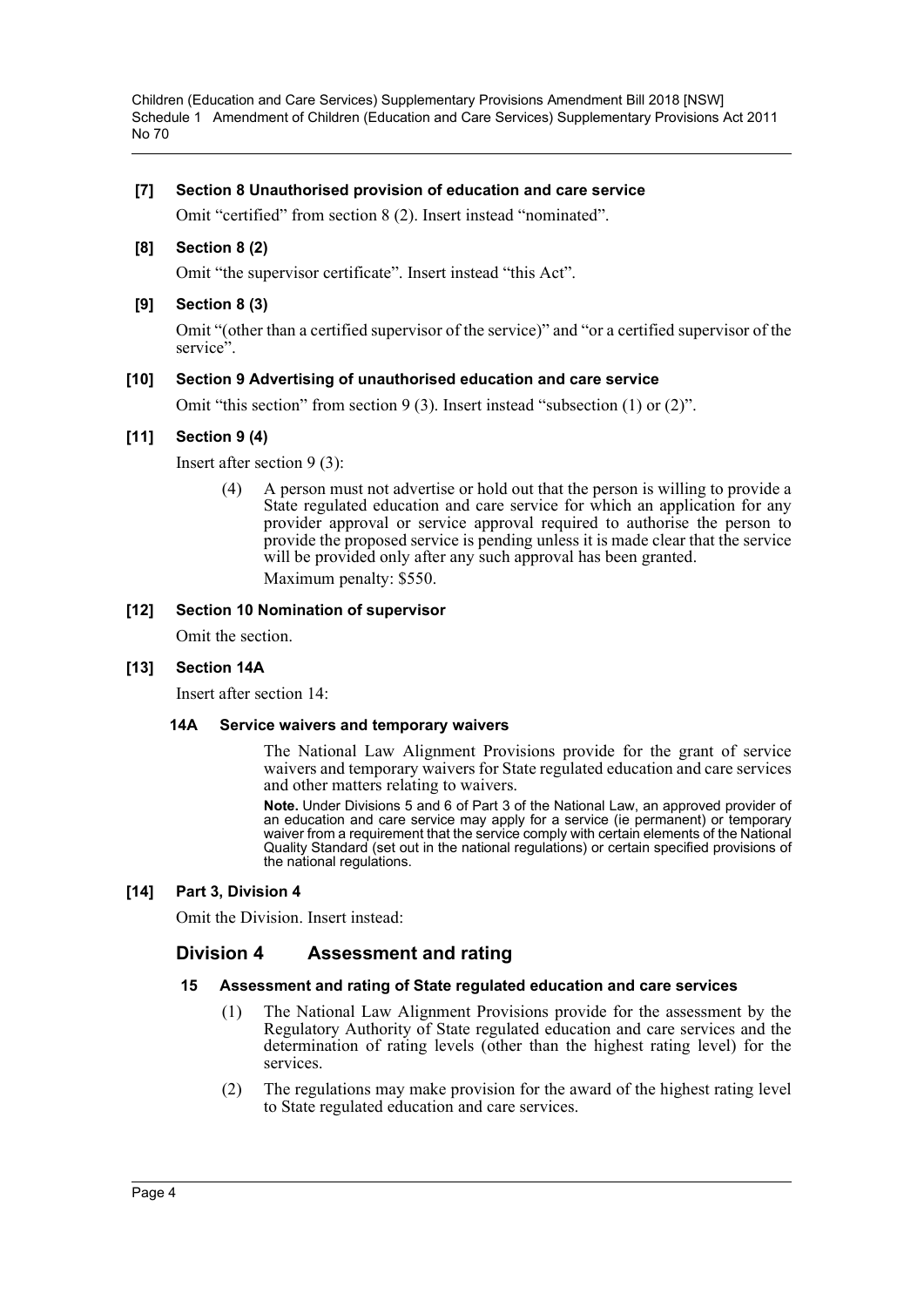> (3) Subsection (2) does not prevent the Regulatory Authority from entering into arrangements with the National Authority for the assessment of State regulated education and care services and the award of the highest rating level to those services by the National Authority.

#### **[15] Section 20 Extension does not affect operation of National Law in respect of nationally regulated education and care services**

Omit ", service approval or supervisor certificate" wherever occurring.

Insert instead "or service approval".

# **[16] Section 21 Excluded provisions**

Omit section 21 (1) (a). Insert instead:

(a) sections 1, 2 and 3 (1) and (2) (d) (preliminary matters),

# **[17] Section 21 (1) (g)**

Omit the paragraph. Insert instead:

(g) section 51 (8) (offence of contravening conditions of service approval),

**[18] Section 21 (1) (h) and (i)** Omit the paragraphs.

**[19] Section 21 (1) (n)–(s)**

Omit the paragraphs.

# **[20] Section 21 (1) (t) and (u)**

Omit section 21 (1) (t)–(v). Insert instead:

- (t) section 134 (2) and Divisions 4–6 of Part 5 (which relate to certain assessment and rating functions of the National Authority),
- (u) section 169 (7) and (8) (which relate to determinations of equivalent qualifications by the National Authority),

# **[21] Section 21 (1) (x)**

Omit the paragraph.

# **[22] Section 21 (1) (aa)**

Omit section 21 (1) (aa)–(ac). Insert instead:

(aa) Part 13 (Information, records and privacy), except sections  $267(1)–(4)$ , 270, 271, 272 (1) and 273,

# **[23] Section 21 (2)**

Omit "exceptions". Insert instead "modifications".

# **[24] Section 24 References to Regulatory Authority**

Omit "Director-General of the Department of Education and Communities" from the note to section 24 (1).

Insert instead "Secretary of the Department of Education".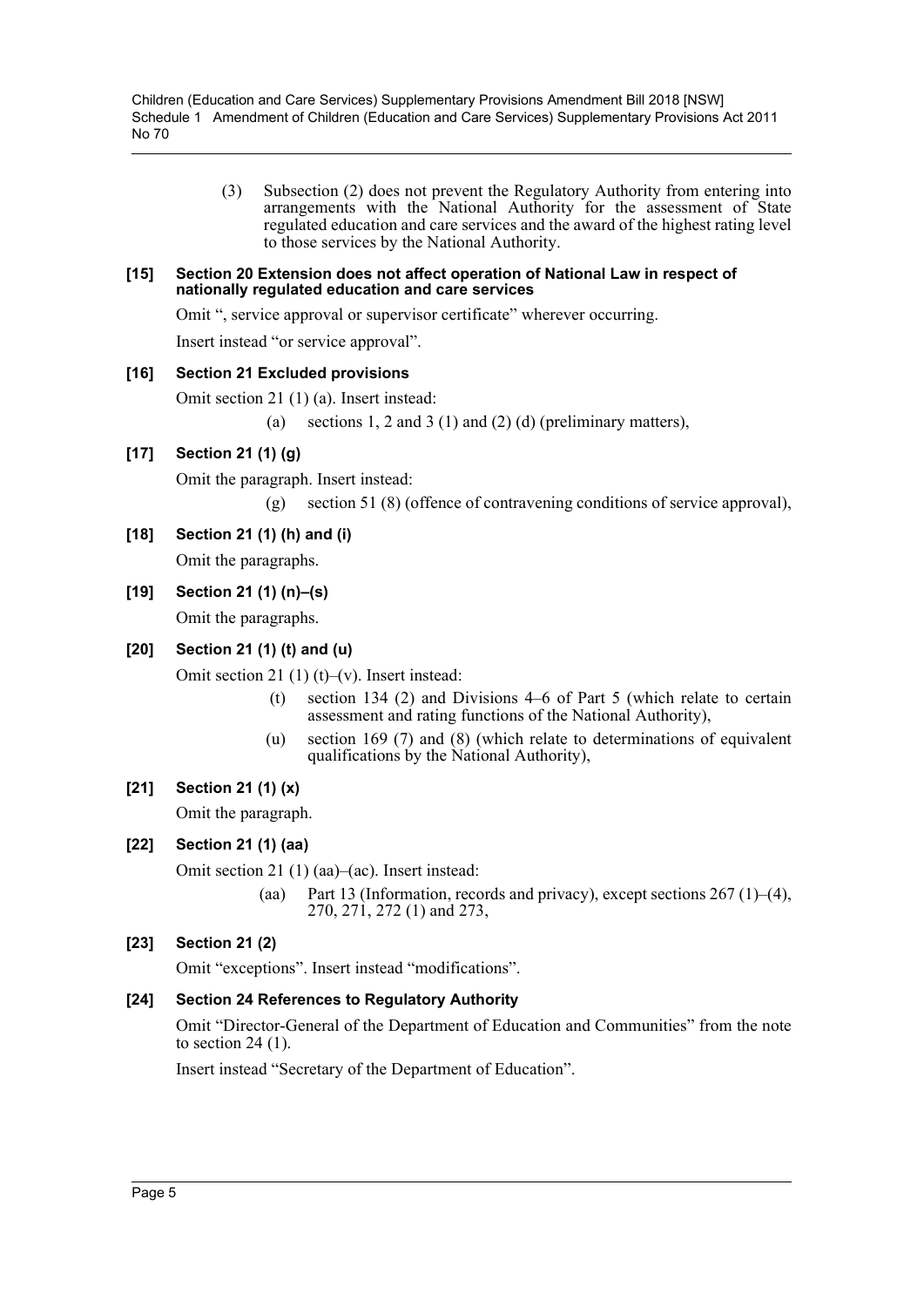# **[25] Section 24 (2)**

Omit ", service approvals and supervisor certificates".

Insert instead "and service approvals".

### **[26] Section 24 (3)**

Omit ", service approvals or supervisor certificates".

Insert instead "or service approvals".

#### **[27] Section 26 References to matters that relate to national scheme only**

Insert "(except in relation to the National Quality Standard)" after "Council" in section  $26(b)$ .

#### **[28] Section 26 (c)**

Omit section 26 (c) and (d). Insert instead:

(c) references to the highest rating level for an education and care service,

#### **[29] Section 26 (f)**

Omit the paragraph.

#### **[30] Sections 27–27B**

Omit section 27. Insert instead:

#### **27 References to National Quality Framework and National Quality Standard**

- (1) A reference in the National Law to the National Quality Framework is to be read, for the purpose of the National Law Alignment Provisions, as a reference to the following:
	- (a) this Act (including the National Law Alignment Provisions),
	- (b) the regulations under this Act,
	- (c) the National Quality Standard,
	- (d) the rating system provided for by the regulations under this Act.
- (2) A reference in the National Law to the National Quality Standard is to be read, for the purpose of the National Law Alignment Provisions, as a reference to the National Quality Standard approved by the Ministerial Council under the National Law as in force from time to time.
- (3) The regulations may make further provision for the application of the National Quality Standard to State regulated education and care services, including by modifying the National Quality Standard as it applies to those services.

#### **27A Specific variations**

- (1) A reference in section 168 of the National Law to an approved learning framework is to be read, for the purpose of the National Law Alignment Provisions, as a reference to the learning framework approved by the Ministerial Council under the National Law as in force from time to time.
- (2) A reference in the National Law to qualifications required or approved under that Law includes, for the purpose of the National Law Alignment Provisions, a reference to any qualifications that have been determined by the National Authority to be equivalent to the qualifications required by the regulations under the National Law.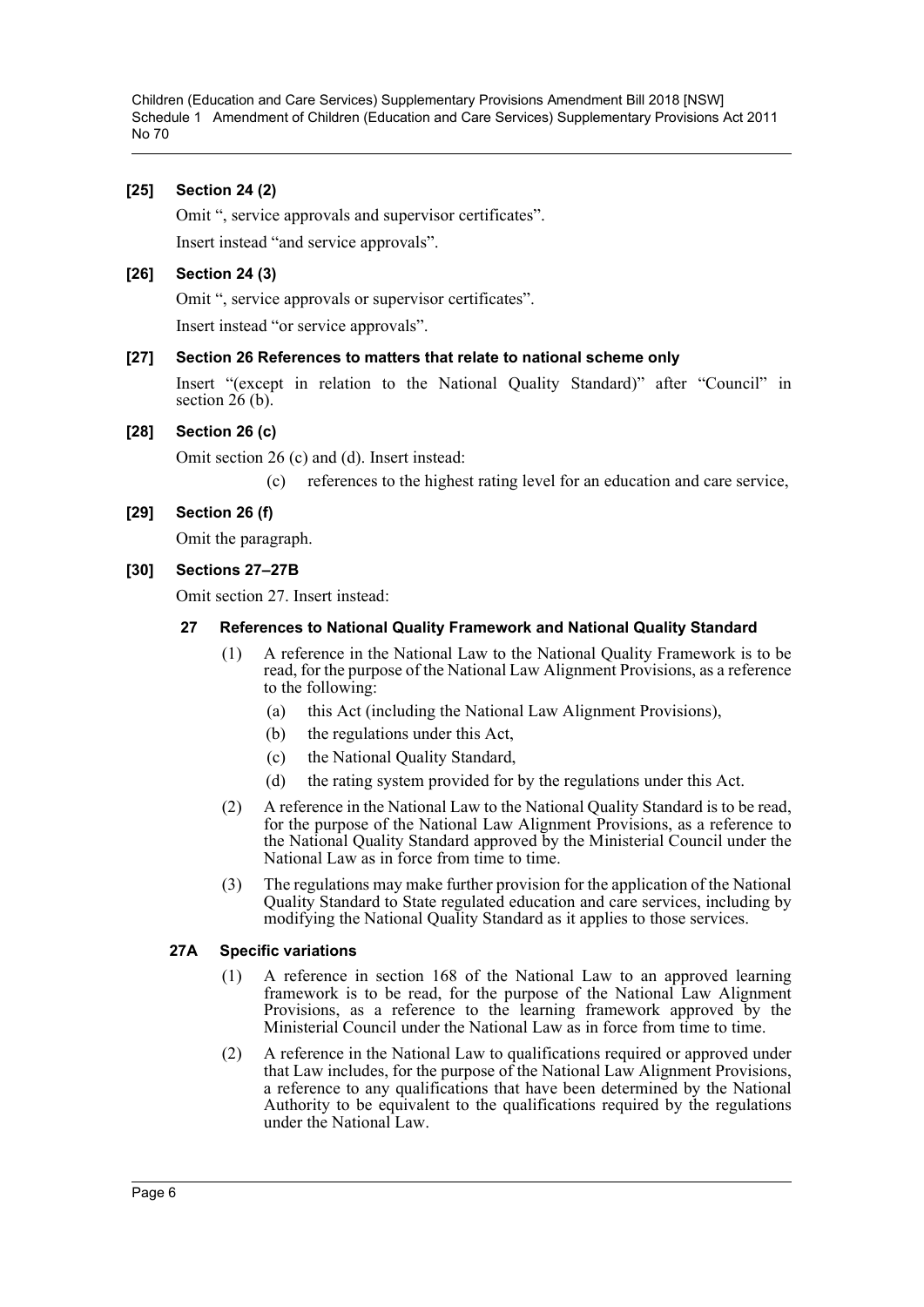> (3) A reference in section 201 of the National Law to section 103 of the National Law is to be read, for the purpose of the National Law Alignment Provisions, as a reference to section 8 of this Act.

**Note.** Accordingly the power to enter premises under section 201 of the National Law where a contravention of section 103 of the National Law is suspected is, for the purposes of the National Law Alignment Provisions, a power to enter premises where a contravention of section 8 of this Act is suspected.

#### **27B Fees**

- (1) The amount of a fee payable under the National Law Alignment Provisions in respect of a State regulated education and care service is the fee payable under the National Law in respect of an education and care service other than a family day care service.
- (2) The Regulatory Authority may waive, reduce, defer or refund any fee payable or paid to it under the National Law Alignment Provisions if there are exceptional circumstances.

# **[31] Part 5 Other operational requirements**

Omit the Part.

## **[32] Section 36 Regulations**

Omit section 36 (2) (b).

# **[33] Section 36 (2) (c)**

Omit "centre based" wherever occurring. Insert instead "occasional or mobile".

## **[34] Schedule 1 Savings, transitional and other provisions**

Omit clause 1 (1). Insert instead:

(1) The regulations may contain provisions of a savings or transitional nature consequent on the enactment of this Act or any Act that amends this Act.

## **[35] Schedule 1, clause 1 (2)**

Insert "and has effect despite anything to the contrary in this Schedule" after "later date".

## **[36] Schedule 1, clause 1 (4)**

Insert after clause 1 (3):

(4) Without limiting subclauses (1) and (2), regulations made for the purposes of this clause may amend this Schedule to provide for additional or different savings and transitional provisions instead of including the provisions in the regulations.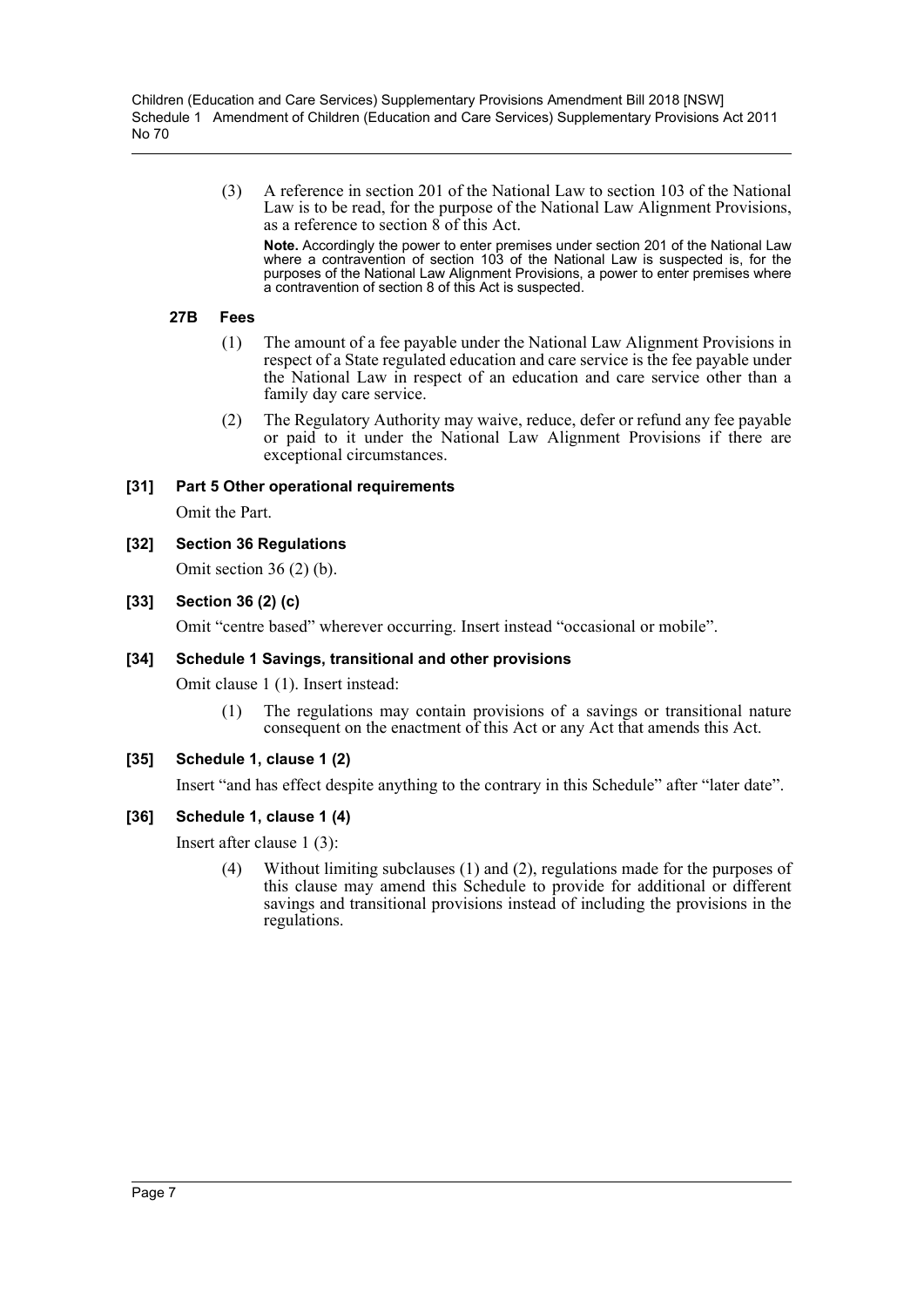# **[37] Schedule 1, Part 3**

Insert after Part 2:

# **Part 3 Provision consequent on enactment of Children (Education and Care Services) Supplementary Provisions Amendment Act 2018**

#### **3 Transitional provision for home based education and care services and retail shopping centre child-minding services**

On and from the date of assent to the *Children (Education and Care Services) Supplementary Provisions Amendment Act 2018*, a person may not apply to the Regulatory Authority:

- (a) for a provider approval or service approval for a home based education and care service under the National Law Alignment Provisions, or
- (b) for an approval to provide a centre based education and care service that is a child-minding service at a retail shopping centre under Part 8 of the *Children (Education and Care Services) Supplementary Provisions Regulation 2012*.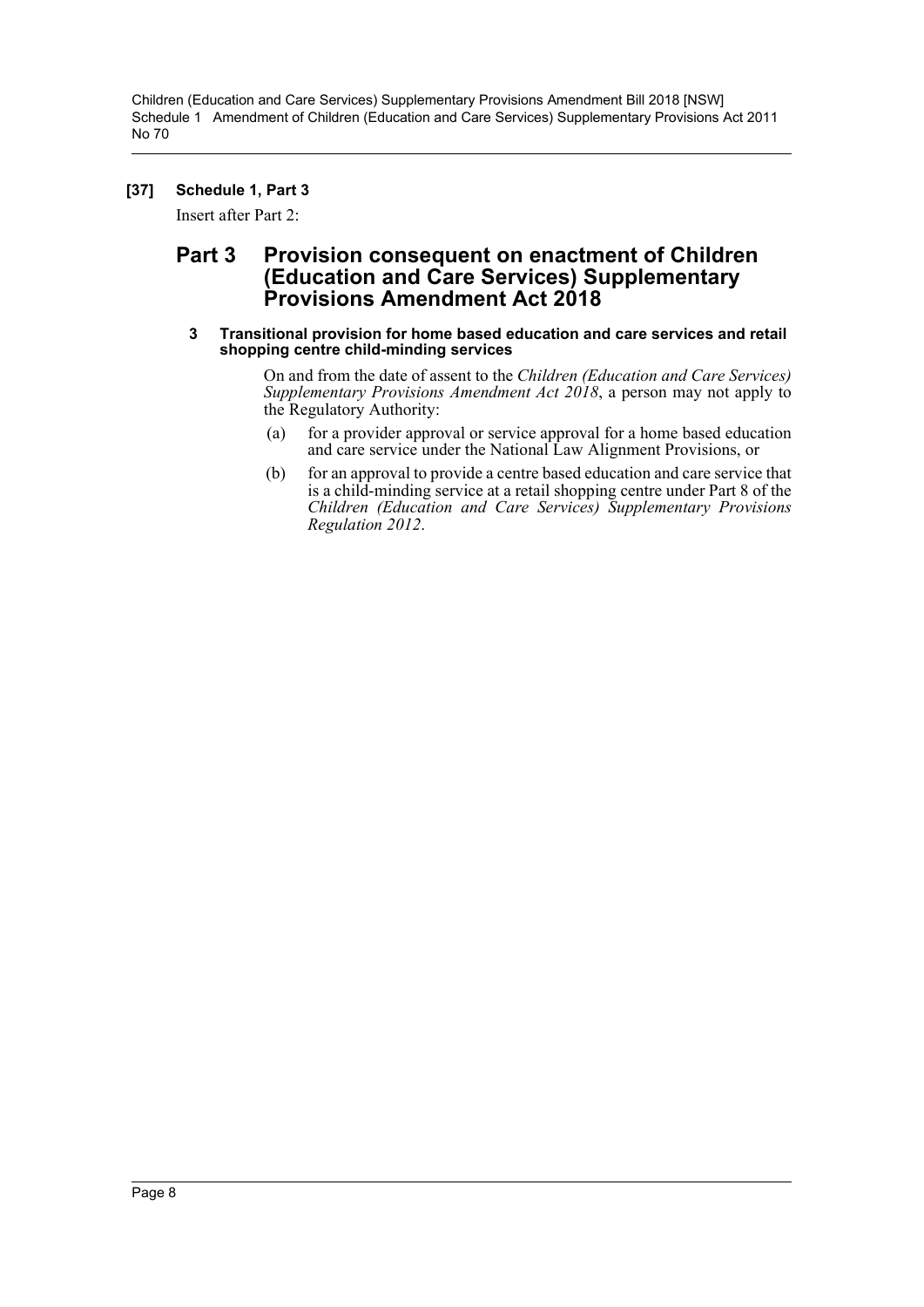Children (Education and Care Services) Supplementary Provisions Amendment Bill 2018 [NSW] Schedule 2 Consequential amendments

# <span id="page-9-0"></span>**Schedule 2 Consequential amendments**

# **2.1 Child Protection (Working with Children) Act 2012 No 51**

# **[1] Section 5 Definitions**

Omit the definitions of *certified supervisor* and *home based education and care service* from section 5 (1).

# **[2] Section 5 (1), definition of "notifiable person"**

Omit "home based education and care service or" from paragraph (c).

## **[3] Section 6 Child-related work**

Omit "certified supervisor" from section 6 (3) (b).

Insert instead "nominated supervisor (within the meaning of the *Children (Education and Care Services) National Law (NSW)*".

#### **[4] Section 10 Adult persons residing with authorised carers or persons providing family day care services**

Omit "home based education and care service or" wherever occurring in section 10 (1) and (2).

#### **[5] Section 11B Responsible agency must verify person has clearance or current application**

Omit "a home based education and care service or" from section 11B (1) (c).

## **[6] Section 17 Interim bars**

Omit "home based education and care service or" from section 17 (1) (c).

# **2.2 Child Protection (Working with Children) Regulation 2013**

## **[1] Clause 18 Proof of identity**

Omit "home based education and care service or" from clause 18 (3) (a).

## **[2] Schedule 1 Savings and transitional provisions**

Omit "certified" wherever occurring in clause 2 (7) (f). Insert instead "nominated".

# **2.3 Standard Instrument (Local Environmental Plans) Order 2006**

## **Standard instrument, Dictionary**

Omit the definition of *home-based child care*. Insert instead:

*home-based child care* means a family day care residence (within the meaning of the *Children (Education and Care Services) National Law (NSW)*) at which the education and care service is provided at any one time to no more than 7 children (including any child of the person providing the service) all of whom are under the age of 13 years and no more than 4 of whom are children who do not ordinarily attend school.

**Note.** A family day care residence is a residence at which a family day care educator educates and cares for children as part of a family day care service—see the *Children (Education and Care Services) National Law (NSW)*.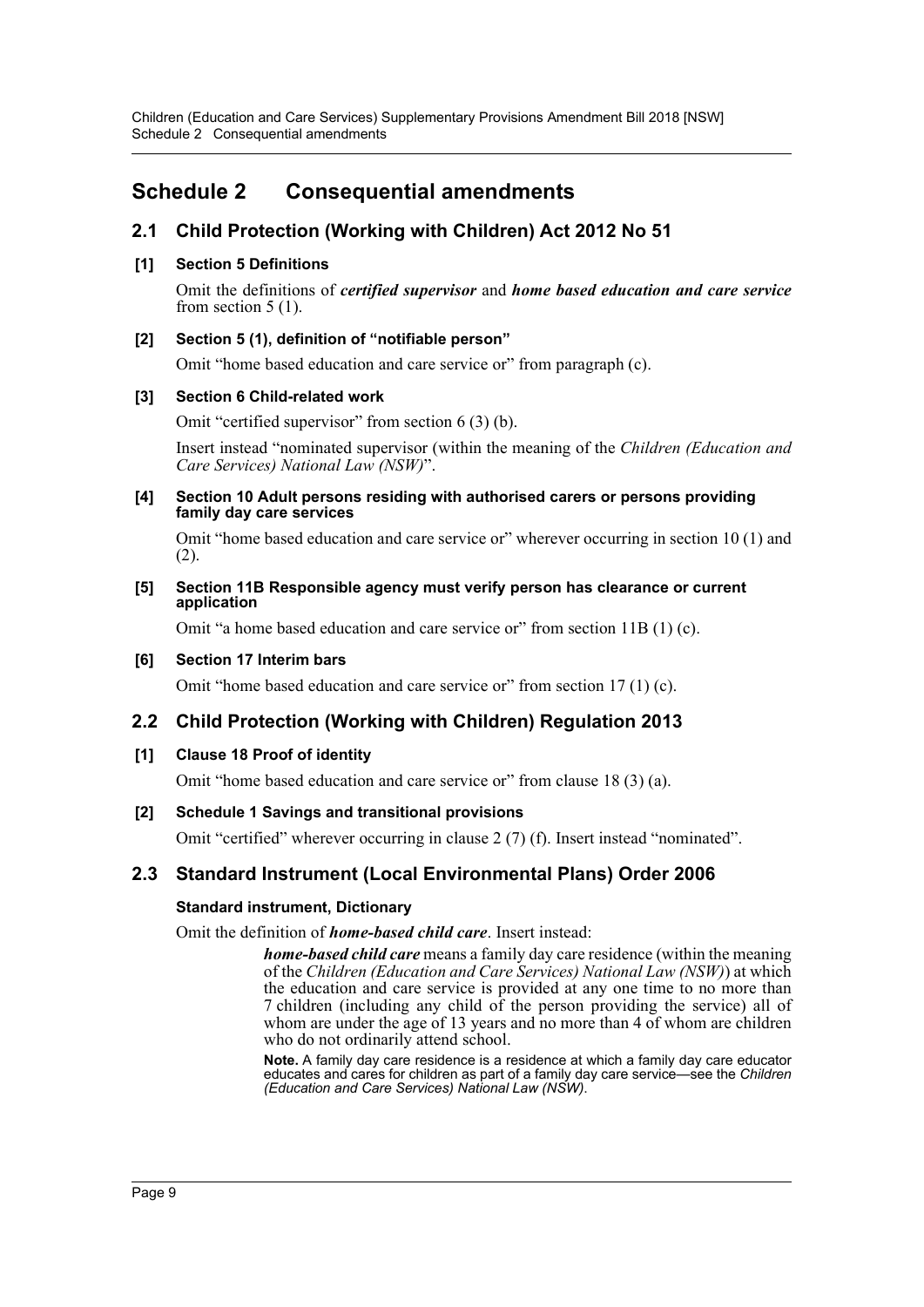# **2.4 State Environmental Planning Policy (Educational Establishments and Child Care Facilities) 2017**

# **Clause 5 Interpretation**

Omit the definition of *home-based child care* from the note to clause 5 (1). Insert instead:

*home-based child care* means a family day care residence (within the meaning of the *Children (Education and Care Services) National Law (NSW)*) at which the education and care service is provided at any one time to no more than 7 children (including any child of the person providing the service) all of whom are under the age of 13 years and no more than 4 of whom are children who do not ordinarily attend school.

**Note.** A family day care residence is a residence at which a family day care educator educates and cares for children as part of a family day care service—see the *Children (Education and Care Services) National Law (NSW)*.

# **2.5 Sydney Local Environmental Plan (Glebe Affordable Housing Project) 2011**

# **Dictionary**

Omit the definition of *home-based child care*. Insert instead:

*home-based child care* means a family day care residence (within the meaning of the *Children (Education and Care Services) National Law (NSW)*) at which the education and care service is provided at any one time to no more than 7 children (including any child of the person providing the service) all of whom are under the age of 13 years and no more than 4 of whom are children who do not ordinarily attend school.

**Note.** A family day care residence is a residence at which a family day care educator educates and cares for children as part of a family day care service—see the *Children (Education and Care Services) National Law (NSW)*.

# **2.6 Sydney Local Environmental Plan (Green Square Town Centre) 2013**

# **Dictionary**

Omit the definition of *home-based child care*. Insert instead:

*home-based child care* means a family day care residence (within the meaning of the *Children (Education and Care Services) National Law (NSW)*) at which the education and care service is provided at any one time to no more than 7 children (including any child of the person providing the service) all of whom are under the age of 13 years and no more than 4 of whom are children who do not ordinarily attend school.

**Note.** A family day care residence is a residence at which a family day care educator educates and cares for children as part of a family day care service—see the *Children (Education and Care Services) National Law (NSW)*.

# **2.7 Sydney Local Environmental Plan (Green Square Town Centre—Stage 2) 2013**

## **Dictionary**

Omit the definition of *home-based child care*. Insert instead:

*home-based child care* means a family day care residence (within the meaning of the *Children (Education and Care Services) National Law (NSW)*) at which the education and care service is provided at any one time to no more than 7 children (including any child of the person providing the service) all of